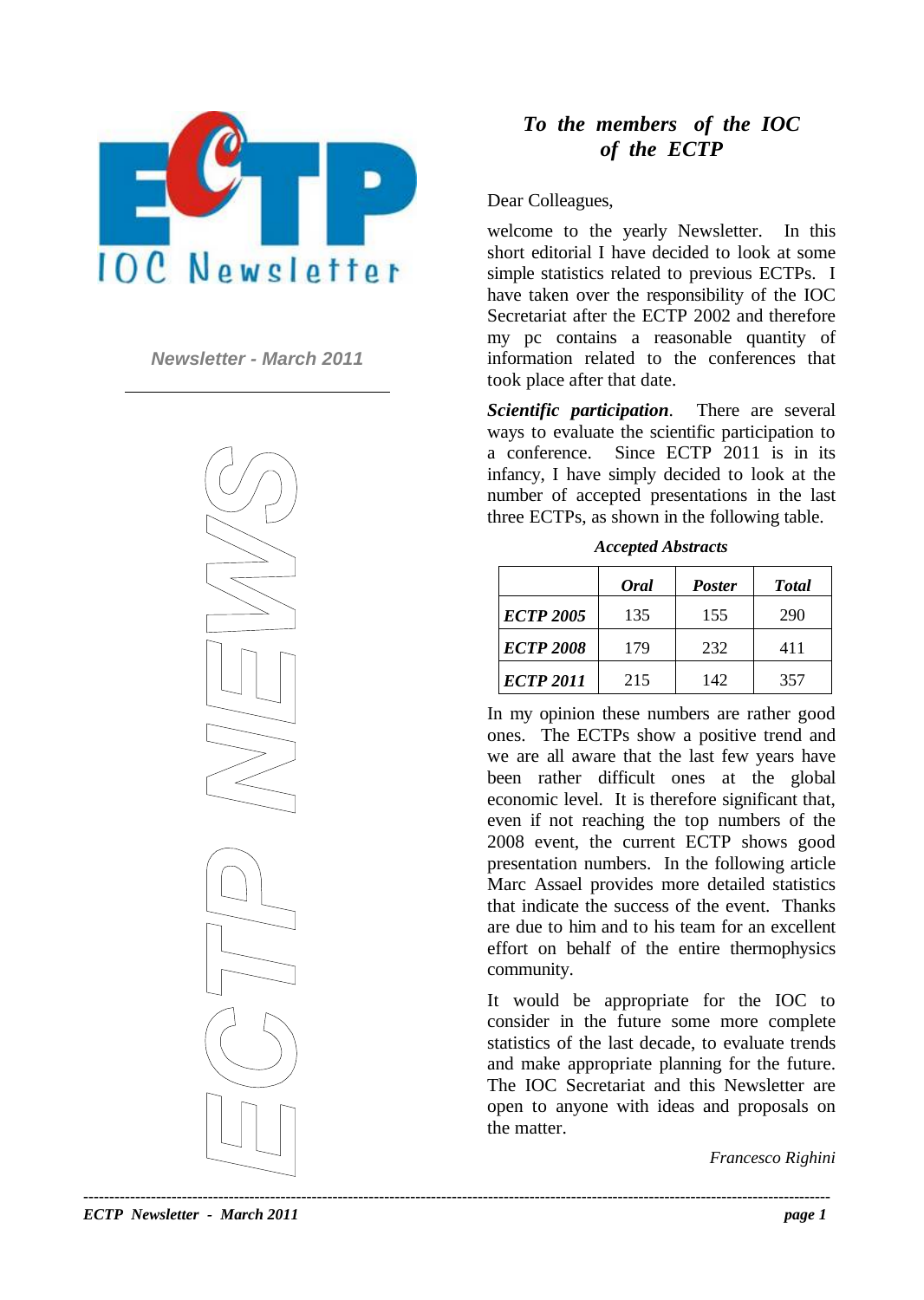

# **19th European Conference on Thermophysical Properties**

Thessaloniki, Greece August  $28^{th}$  – September  $1^{st}$  2011 *http://19ectp.cheng.auth.gr/*

As you all know, the  $19<sup>th</sup>$  European Conference on Thermophysical Properties (ECTP) will take place at the Aristotle University of Thessaloniki (Greece) in August 28 - September 1, 2011. It is organized by the Laboratory of Thermophysical Properties & Environmental Processes of the Chemical Engineering Department, with the help of people from other departments and universities in Greece.

As the deadline for submission of abstracts, as well as the deadline for the ECTP-Netzsch Young Scientist Award nomination, are over, some interesting facts are summarized here.

## **1. ECTP-Netzsch Young Scientist Award**

To start with, there were 7 very good nominations for the ECTP-Netzsch Young Scientist Award. The established procedures will be followed and the final decision will be announced by the end of April as stated in the 19ECTP website.

#### **2. Analysis of Submissions**

All submissions have now been reviewed and all authors will be notified next week. A preliminary analysis of accepted submissions is shown in Tables 1, 2 and 3.

a) In Table 1, the number of oral presentations and posters accepted is shown, according to the topic that the authors

> **Table 1.** Accepted Oral and Poster Presentations by Topic.

| ID             | Topic                           | <b>Oral</b><br><b>Poster</b> |                |
|----------------|---------------------------------|------------------------------|----------------|
|                | <b>Solids</b>                   | 68                           | 43             |
| 1              | <b>Thermal Insulations</b>      | 3                            | 6              |
| $\overline{2}$ | Dynamic Techniques              | 4                            |                |
| 3              | Bio-materials                   |                              | 3              |
|                | 4 Photothermal Techniques       | 14                           | 6              |
| 5 <sup>1</sup> | Nanocomposites                  | 8                            | 3              |
| 6              | Radiation                       | $\overline{4}$               | $\overline{4}$ |
| 7              | Processes                       | 4                            | 6              |
| 8              | <b>High Temperatures</b>        | 6                            | $\overline{4}$ |
|                | 9 Transient Techniques          | 10                           | 1              |
|                | 10 Standards                    | 5                            | 1              |
|                | 11 PCM materials                | 6                            | 4              |
|                | 12 Photoacoustic Thermophysics  | 4                            | 5              |
|                | <b>Fluids</b>                   | 124                          | 82             |
|                | 13 Lubricants & Refrigerants    | 6                            | 5              |
|                | 14 Viscosity                    | 21                           | 6              |
|                | 15 Phase Equilibria             | 13                           | 12             |
|                | 16 Alloys                       | 3                            |                |
| 17             | Speed of Sound                  | $\overline{4}$               | $\overline{c}$ |
| 18             | <b>Interfacial Properties</b>   | 6                            | 3              |
|                | 19 Mass and Thermo-Diffusion    | 3                            | $\mathbf{1}$   |
|                | 20 Petroleum Fluids             | $\overline{2}$               | 3              |
| 21             | Ionic Liquids                   | 6                            | 14             |
|                | 22 Theory & modeling            | 22                           | 5              |
| 23             | <b>Aqueous Systems</b>          | 4                            | 1              |
| 24             | <b>Volumetric Properties</b>    | 3                            | 11             |
| 25             | Calorimetry                     | 6                            | 4              |
| 26             | <b>Thermal Properties</b>       | 20                           | 13             |
| 27             | <b>Critical Properties</b>      | 5                            | 2              |
| 28             | <b>Electrical Conductivity</b>  |                              |                |
|                | <b>Other</b>                    | 23                           | 17             |
| 29             | <b>Measuring Techniques</b>     | 14                           | 13             |
| 30             | <b>Engineering Applications</b> | 9                            | 4              |
|                | No of Accepted Submissions      | 215                          | 142            |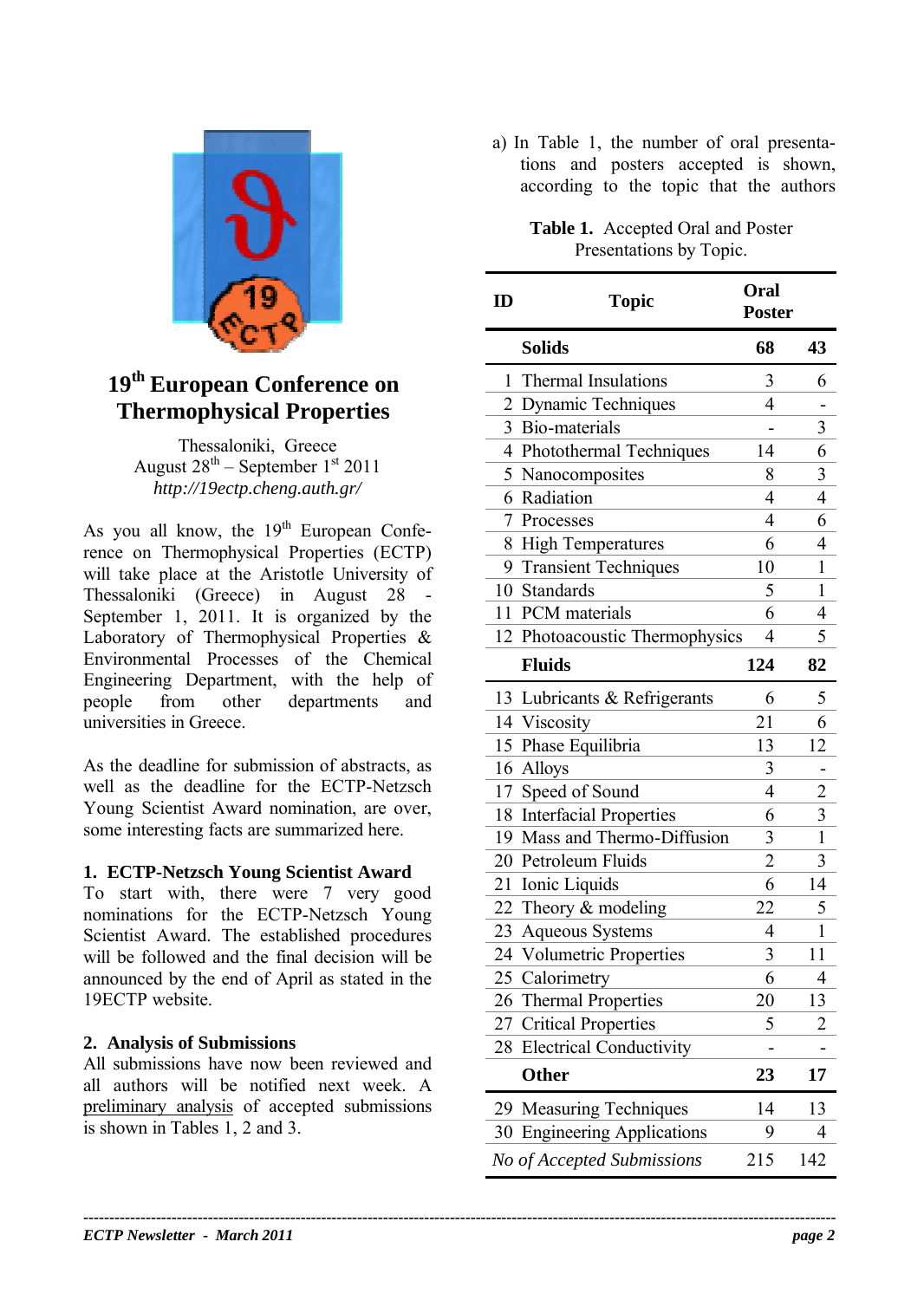specified. The oral presentations are 215 and the posters are 142. The number of papers in fluids is larger than the number of papers in solids. These are preliminary numbers, as it is not known at this stage, whether all papers and posters will be presented.

b) The geographical distribution of all authors appearing in the accepted submissions is shown in Tables 2 and 3. A significant number of participants from Russia and Asia is noted.

**Table 2.** Geographical Distribution of Authors by Country.

| Country                       | No of<br><b>Author</b> | Country     | No of<br><b>Author</b> |  |
|-------------------------------|------------------------|-------------|------------------------|--|
| Australia                     | 15                     | Italy       | 21                     |  |
| Austria                       | 1                      | Japan       | 91                     |  |
| Azerbaijan                    | 8                      | Korea       | 35                     |  |
| Bangladesh                    | 1                      | Mexico      | 46                     |  |
| <b>Belarus</b>                | 5                      | Netherlands | 6                      |  |
| Belgium                       | 10                     | Nigeria     | $\overline{3}$         |  |
| <b>Brazil</b>                 | 40                     | Poland      | 18                     |  |
| Bulgaria                      | $\overline{4}$         | Portugal    | 49                     |  |
| Canada                        | 6                      | Romania     | 4                      |  |
| China                         | 71                     | Russia      | 96                     |  |
| Colombia                      | 8                      | Serbia      | $\overline{2}$         |  |
| Czech Rep.                    | 23                     | Slovakia    | 8                      |  |
| Denmark                       | 4                      | Spain       | 59                     |  |
| Egypt                         | 1                      | Sweden      | 1                      |  |
| Estonia                       | $\overline{2}$         | Switzerland | 2                      |  |
| Ethiopia                      | 1                      | Taiwan      | $\overline{2}$         |  |
| France                        | 58                     | Tajikistan  | 19                     |  |
| Georgia                       | 1                      | Tunisia     | 1                      |  |
| Germany                       | 94                     | Turkey      | 2                      |  |
| Greece                        | 6                      | Ukraine     | 14                     |  |
| Hungary                       | $\overline{2}$         | UK          | 20                     |  |
| India                         | 30                     | <b>USA</b>  | 55                     |  |
| Iran                          | $\overline{2}$         | Venezuela   | 4                      |  |
| Total number of countries: 46 |                        |             |                        |  |

## **Table 3.** Distribution of Authors in **Continents**

| <b>Continent</b>     | No of<br>Authors |
|----------------------|------------------|
| Europe (incl Russia) | 512              |
| Asia                 | 259              |
| North America        | 61               |
| Latin America        | 98               |
| Africa               | 15               |
| Australia            | 6                |
| Total No of Authors  | 951              |

## **3. Preliminary Program**

Table 4 shows the preliminary program. The whole conference will take place in the "N. Germanos" Conference Center, which is situated in the grounds of the HELEXPO International Fair, about 20 min walk from the city center. The following arrangements for the social and technical programs have been made:

- a) Social Program
- Registration, poster sessions, coffee breaks and lunches will take place on the 1<sup>st</sup> floor, while the four lecture theaters are on the  $2^{nd}$  floor.
- **Sunday**:

The Welcome Reception, will also take place in the first floor of the Conference Center.

- **Monday:**

A Greek night will be held in the same location.

- **Tuesday:**

The morning is free for sightseeing. At specific locations in the city, students will be available to guide, direct and help the participants with suggestions.

The morning will also be available for meetings. The IOC Meeting is planned for late Tuesday morning. In the evening, the IOC dinner will take place in a taverna in the center of the city.